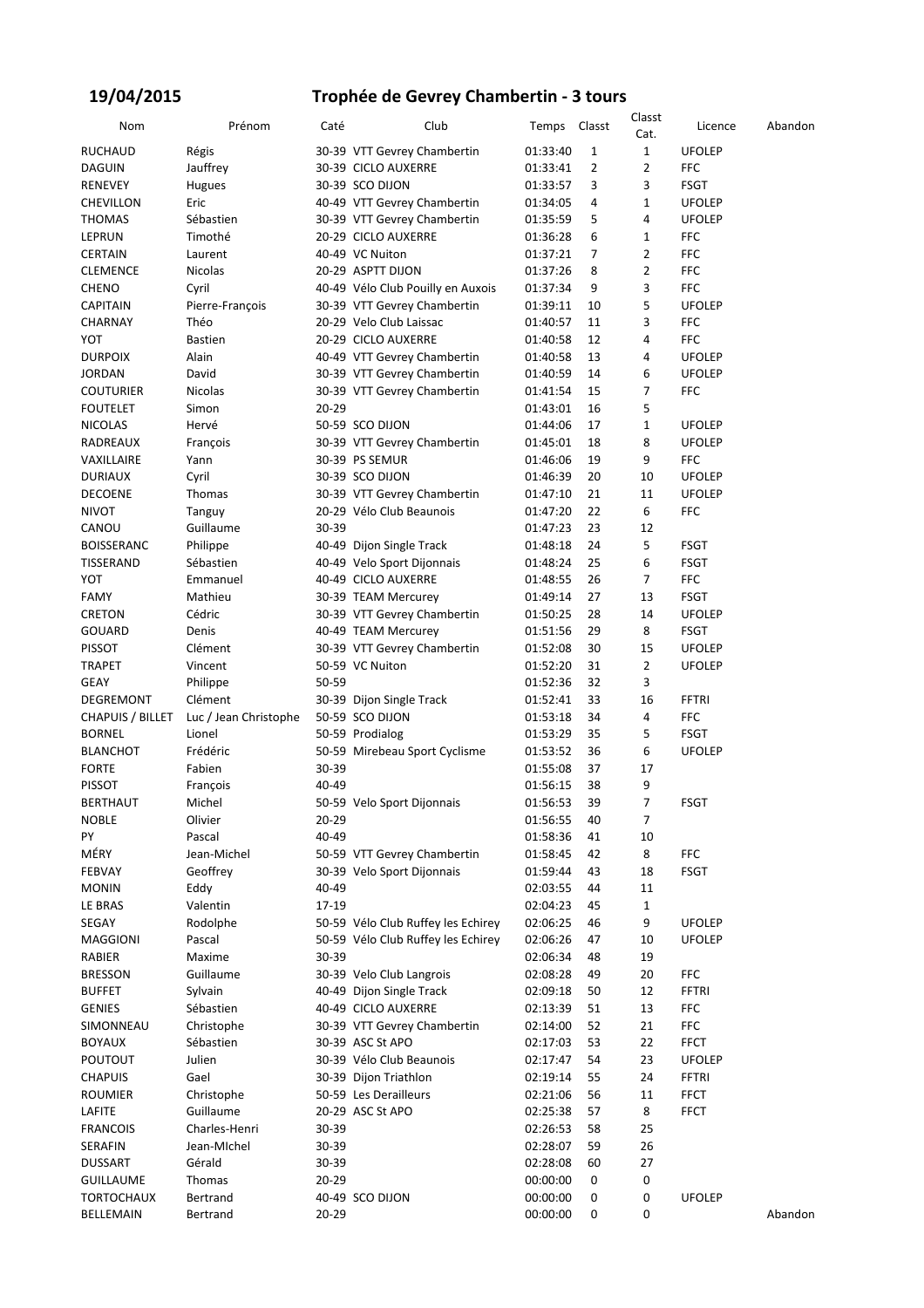| <b>BONY</b>    | Cvril    | 40-49 VTT Gevrey Chambertin       | 00:00:00 | 0        | 0 | <b>UFOLEP</b> | Abandon |
|----------------|----------|-----------------------------------|----------|----------|---|---------------|---------|
| <b>BOSONI</b>  | Stéphane | 40-49 Vélo Club Pouilly en Auxois | 00:00:00 | $\Omega$ | 0 | <b>FFCT</b>   | Abandon |
| <b>BUFFET</b>  | Benoît   | 40-49 VTT Gevrey Chambertin       | 00:00:00 | 0        | 0 | <b>FFC</b>    | Abandon |
| <b>DUGAT</b>   | Jérôme   | 30-39 Dijon Single Track          | 00:00:00 | 0        | 0 | <b>UFOLEP</b> | Abandon |
| <b>GOMEZ</b>   | Augusto  | 40-49 VTT Gevrey Chambertin       | 00:00:00 | $\Omega$ | 0 | <b>UFOLEP</b> | Abandon |
| LEMERDY        | Rodolphe | 30-39 CICLO AUXERRE               | 00:00:00 | $\Omega$ | 0 | <b>FFC</b>    | Abandon |
| <b>LOISY</b>   | Jean     | 30-39 Dijon Single Track          | 00:00:00 | $\Omega$ | 0 | <b>FFC</b>    | Abandon |
| <b>NIVOT</b>   | Tonv     | 20-29 VTT Gevrey Chambertin       | 00:00:00 | $\Omega$ | 0 | <b>UFOLEP</b> | Abandon |
| <b>STEBOUN</b> | Julien   | 30-39 Dijon Single Track          | 00:00:00 | $\Omega$ | 0 | <b>FFTRI</b>  | Abandon |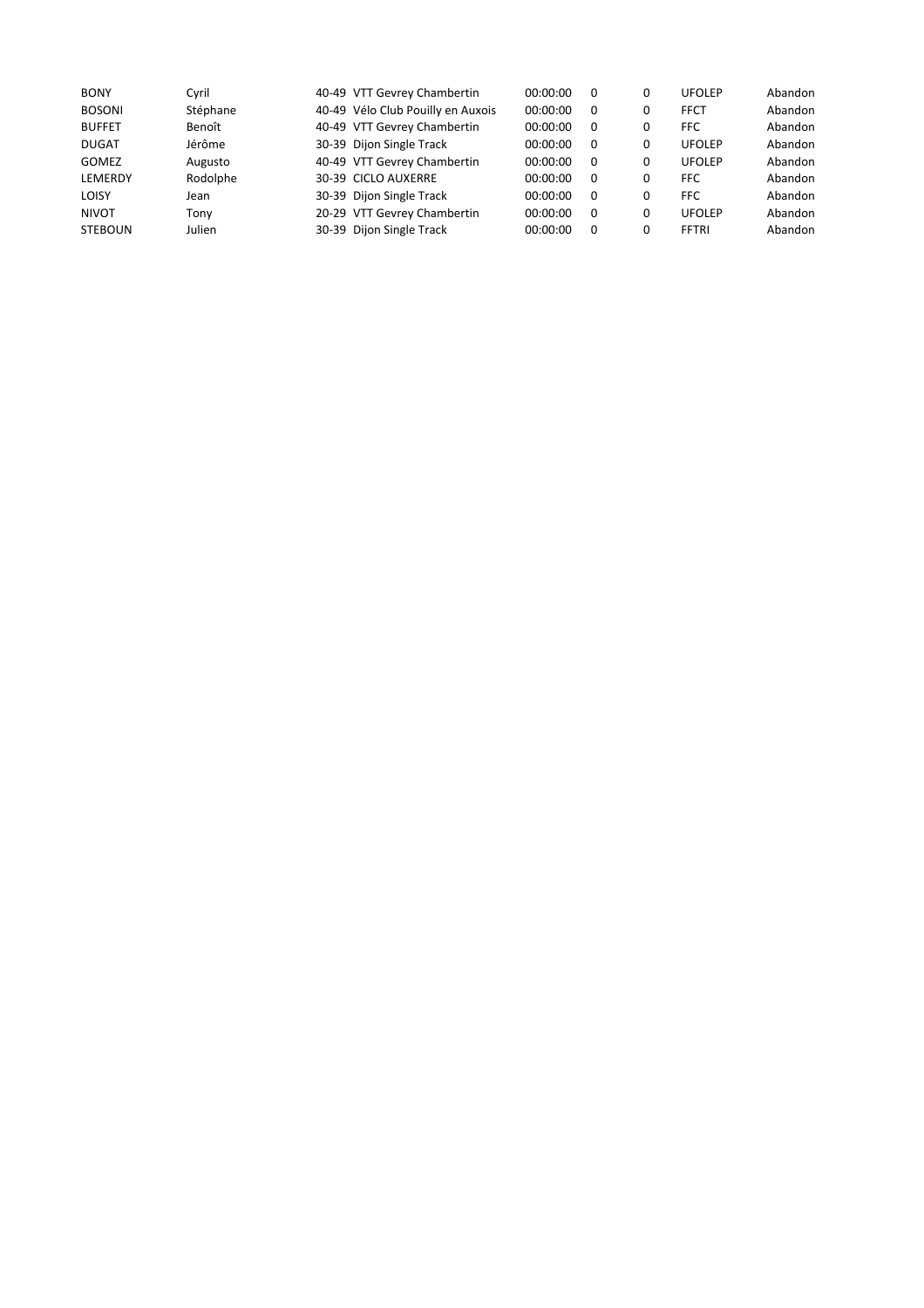### **19/04/2015**

# **Trophée de Gevrey Chambertin - 2 tours**

| <b>Nom</b>      | Prénom         | Sexe | Caté  | Club                                | Classt | Classt<br>Cat. | Licence       |  |
|-----------------|----------------|------|-------|-------------------------------------|--------|----------------|---------------|--|
| <b>TRAPET</b>   | Arthur         | M    | 17-19 | <b>VC Nuiton</b>                    | 0      | 1              | <b>UFOLEP</b> |  |
| JEANNARD        | Guillaume      | M    | 17-19 | Vélo Club Beaunois                  | 1      | 2              |               |  |
| <b>JORDAN</b>   | Séverine       | F.   | Fem   | <b>VTT Gevrey Chambertin</b>        | 2      | 1              | <b>UFOLEP</b> |  |
| <b>DAGUIN</b>   | Deborah        | F.   | Fem   | <b>CICLO AUXERRE</b>                | 3      | 2              | FFC.          |  |
| <b>GIRARDOT</b> | Alice          | F.   | Fem   | <b>Dijon Single Track</b>           | 4      | 3              | <b>FFTRI</b>  |  |
| COLLADO         | <b>Nicolas</b> | M    |       | 60 et + Asso Team Montbard Lantenay | 5      | 1              | <b>UFOLEP</b> |  |
| <b>CHRIST</b>   | Sarah          | F.   | Fem   |                                     | 6      | 4              |               |  |
| <b>BOSONI</b>   | Arthur         | M    | 17-19 | Dijon Single Track                  | 7      | 3              | FFC.          |  |
| <b>MORIN</b>    | Maxime         | M    | 17-19 | <b>SCO DIJON</b>                    | 0      | 4              | <b>FFC</b>    |  |